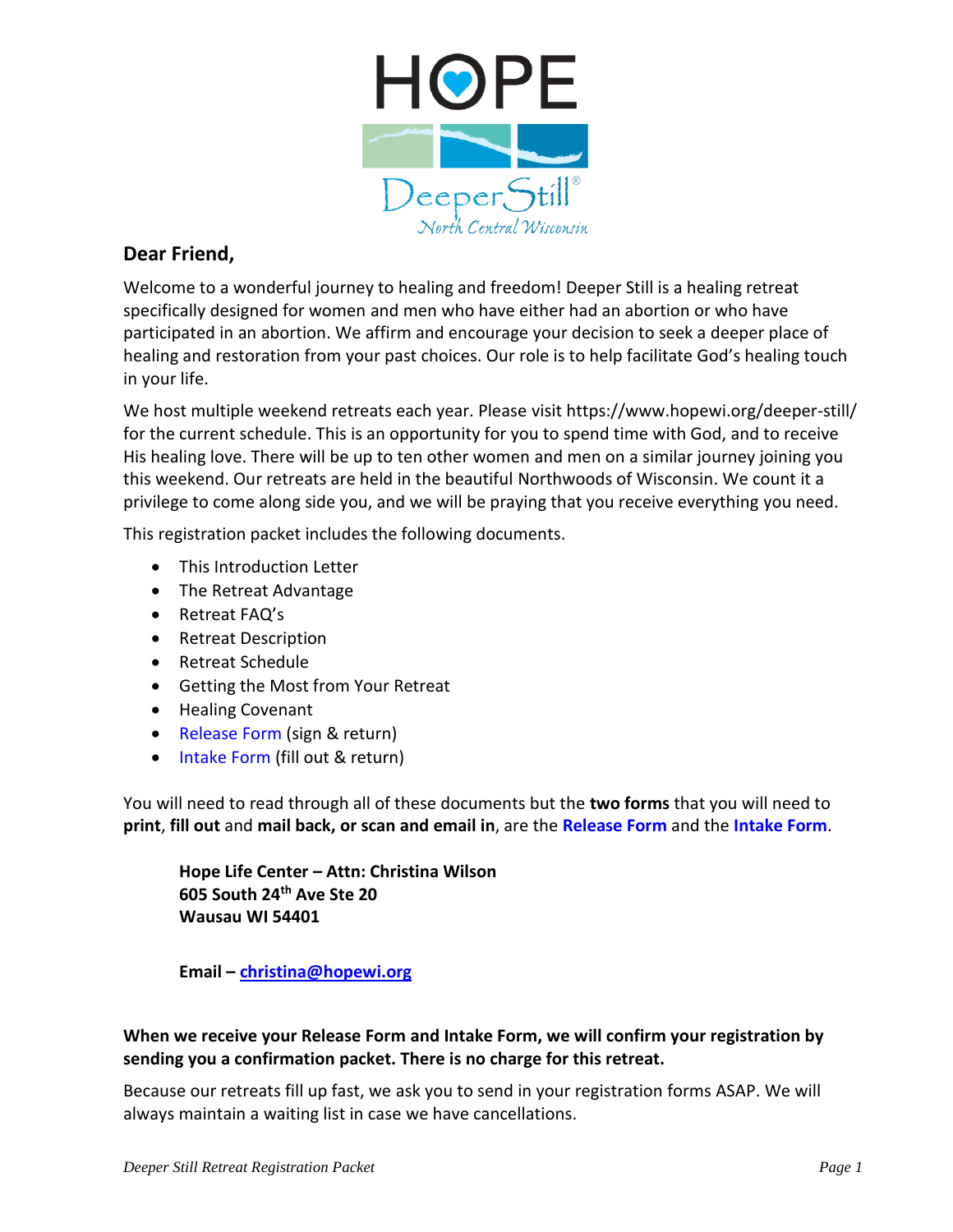The confirmation packet will contain detailed information about the retreat location and what you should bring. If you are driving, we will send you directions. If you will be flying, your destination airport is **Central Wisconsin Airport.**

The intake form will take some time and thought to complete. You may find that some "old" emotions and memories surface as you fill it out. This is normal so do not be discouraged, but rather press through. These are simply indicators of places that may still need a healing touch.

After we have sent out your confirmation letter and within one-two weeks of the retreat, we will call you to touch base and answer any of your questions**.** 

There will be other people attending the retreat who make up our Ministry Team. They will be serving in several capacities, such as: hospitality, prayer support, teaching, leading us in worship and facilitating personal prayer ministry with each of you. You will be blessed by the gifts and talents of many. The ladies and men that serve on our Ministry Team are hand picked and trained by us. **Our female team members only minister to our female participants and our male team members only minister to our male participants**. We can assure you that you can trust them all to be sensitive to the leading of the Lord, your needs, and your confidentiality.

**This Deeper Still Retreat can be a real milestone in your life**. God wants you to be healed, made whole, and set free to live the life He has for you. Here are a few comments made by other participants who have attended our retreat:

"There are no words to describe the overall experience. I am still experiencing so much freedom, so much joy. I've been set free by the grace of God. Bless you all for helping me to find this freedom."

"Before that retreat, I didn't know if I could stand to live another day. Now, every day truly is a gift from God, beautifully packaged and full of surprises that are custom-designed to bless my life. Experiencing this new life makes me want it for everyone, but especially for women who have had so much stolen from them, as I did."

"Letting go of some of my strongholds was a liberating thing. I do finally believe that God has forgiven me, my baby has forgiven me and now I can forgive myself. I can do that because what Jesus did for me was enough. Thank you for helping me see that."

We urge you to prayerfully consider this wonderful weekend. When you say "Yes" to the Lord, He will beautifully prepare your heart to receive all He has for you.

With great expectation of His mercy and love,

### *Christina*

Christina Wilson, Director Deeper Still North Central Wisconsin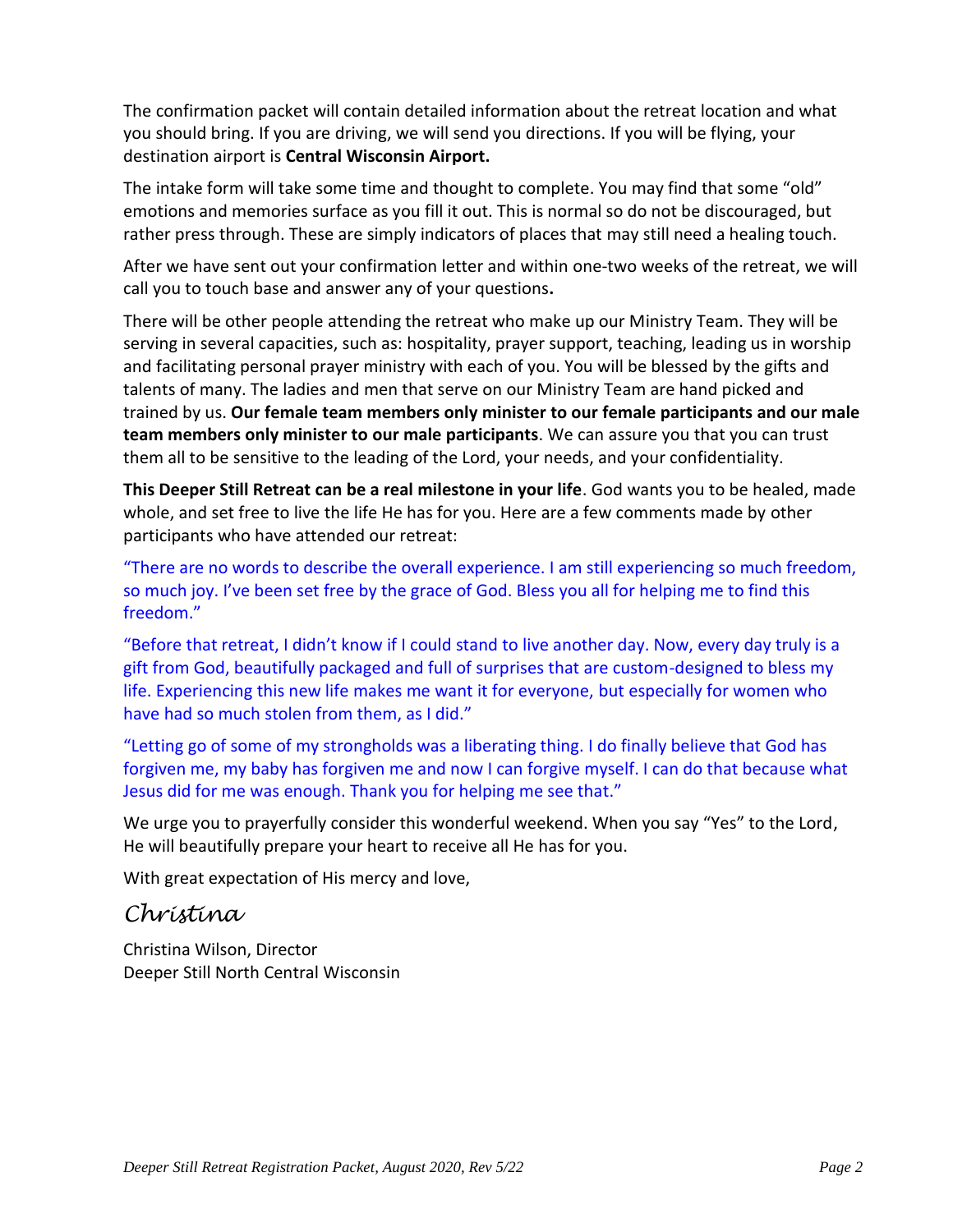

## **The Retreat Advantage**

Our heavenly Father is full of mercy, grace and compassion. He longs to see the wounded and grief-stricken healed and set free from their captivity. The Bible teaches in Isaiah 61:1-3 that God has anointed us, His people, to bring good news to the afflicted, to bind up the brokenhearted, to proclaim liberty to the captives and to bring freedom to the prisoners. Further it says that we are to comfort all who mourn, to give a garland of beauty instead of ashes, to anoint with the oil of gladness instead of mourning, and to place a mantle of praise where there has been a spirit of fainting.

This scripture is the backdrop for our Deeper Still retreats.

God can bring healing to people in a variety of ways, but we have found that a retreat setting is the most conducive venue to help us go to deep places of healing in a short amount of time.

- You get away from familiar routines & responsibilities for a whole weekend.
- You can stay focused on the necessary healing tasks without disengaging.
- You join a small community of people on a similar journey.
- You can relax in a beautiful and comfortable setting.
- You experience a Christ-centered spiritual make-over.
- You are part of a safe and confidential community.
- You are well fed from God's word.
- You are well fed from the wonderful food we serve.
- You receive deeper levels of healing and freedom.
- Your destiny in God is re-ignited.
- You go home a different person than when you came.
- There is no financial fee to attend this retreat.

So, what's not to love? If you're ready for one of the most eternally significant weekends of your life, please join us.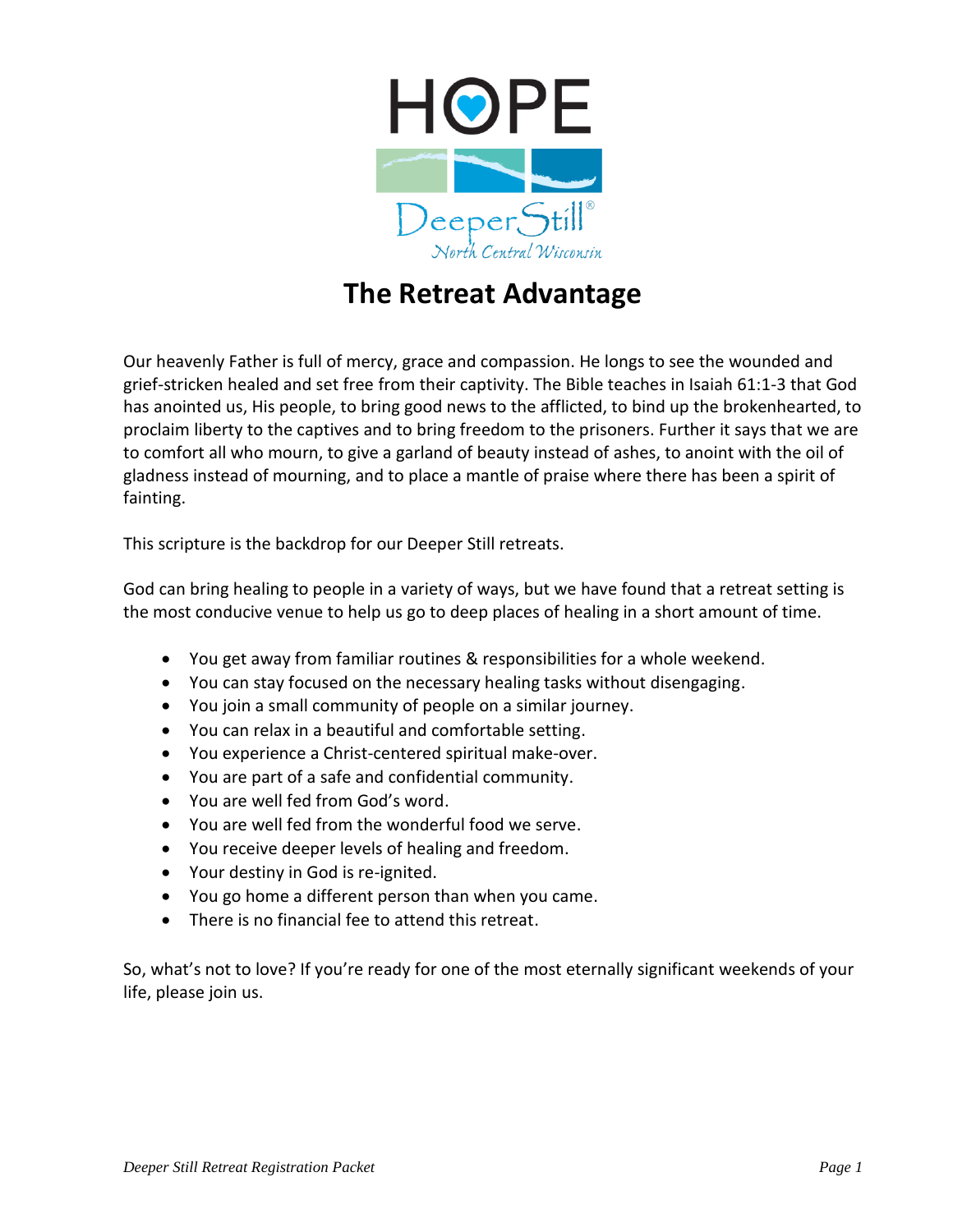

## **Retreat FAQ's**

You will find plenty of information about our Deeper Still retreats as you continue to browse, but here are a few basics.

- Our retreats run from Friday afternoon until Sunday afternoon. If you are flying in or driving more than 4 hours, we suggest you plan to arrive on Thursday and stay the night at a hotel in Wausau, Wisconsin.
- The airport is Central Wisconsin Airport (CWA), in Mosinee, Wisconsin, and it's about 15 minutes South of Wausau, Wisconsin
- Wausau, WI is approximately 4 hours Northwest of Chicago, IL, 3 hours Northwest of Milwaukee, WI, 2.5 hours North of Madison, WI, and 3 hours East of Minneapolis, MN.
- Our Retreat location is about a 1 hour and 15-minute drive from the CWA airport, and about an hour from Wausau, Wisconsin.
- Wausau, Wisconsin is in the Central Time Zone.
- The 2022 retreats may accommodate up to eight participants. We cannot accommodate any friends or family members.
- We can arrange to give you transportation to and from the CWA airport. You can also rent a car if you would prefer.
- Cell phone coverage may be limited at the Retreat location. There is a landline phone you can use, if necessary.
- There is no registration fee to attend this retreat.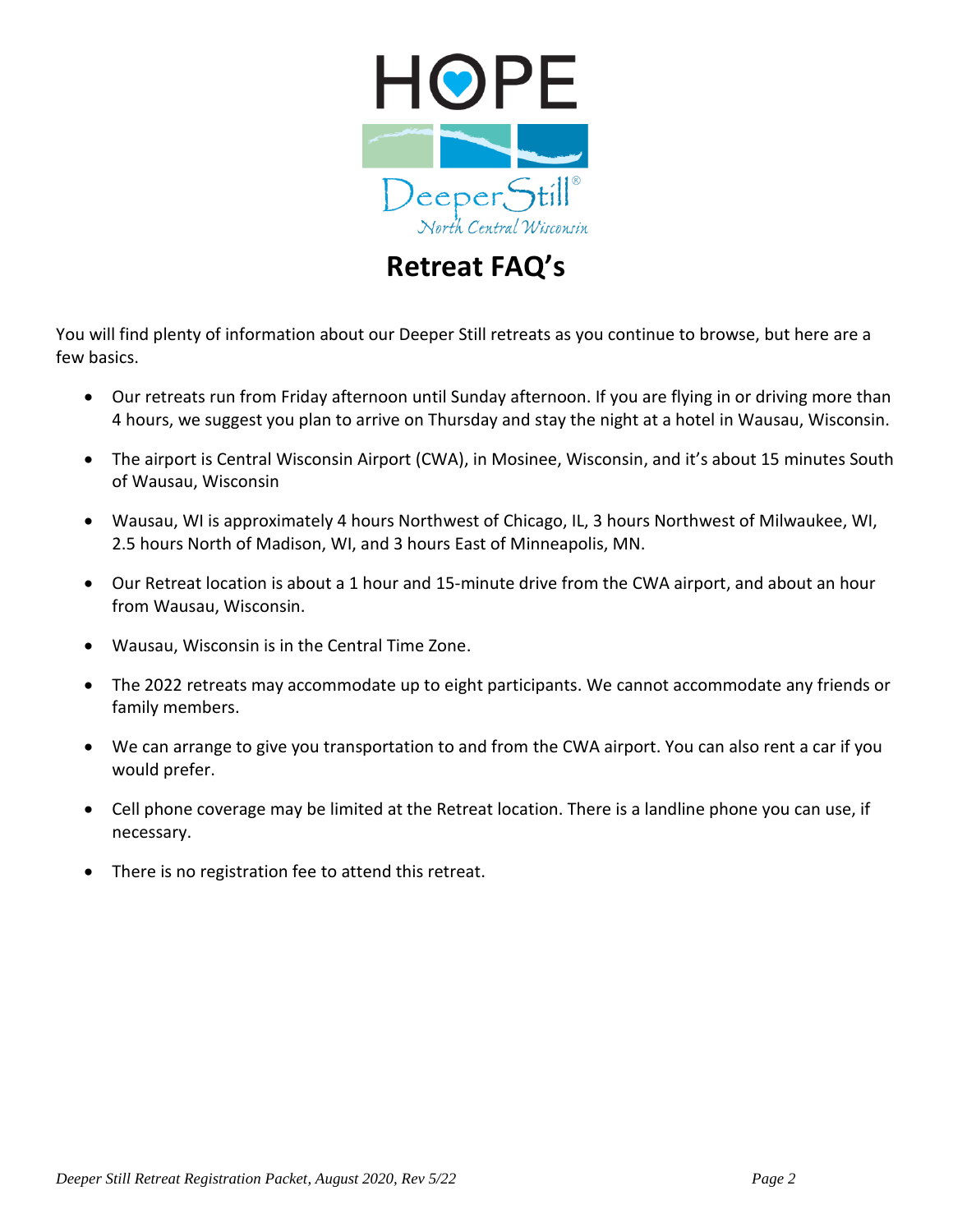

## **Retreat Description**

**Friday afternoon**: The retreat starts with a welcome, introductions, and some opening remarks to set a framework and expectations for the weekend. Next, we spend some time in singing and worship. This invites God's presence and His peace. It also prepares our hearts to be knit together.

**Friday evening**: This evening is spent in sharing our stories. This is a critical first step in the healing process. For many of you this may be the first time you will have ever openly shared your story. Some of our team members will also share a brief story from their life. Some team members have had abortions and others have not, but we all have a story of a healing journey. We believe it's important for us as team members to be vulnerable and transparent with you, even as we are asking you to do the same.

**Saturday morning**: We start the morning with worship and then we prepare our hearts to receive healing. Next, we do a teaching called *The Perfect Plan*. It reveals how God designed us and the value He places on each one of us. The next teaching is called *The Perfect Sacrifice*. It covers the atoning work of Jesus Christ on the cross to free us from our guilt, shame and the price we can't pay for our own redemption. After these teachings, a team member will lead you through a time of prayer addressing these issues.

**Saturday afternoon**: Redemptive grieving is a necessary step in the healing process. We address this issue and offer you tangible ways to connect with your lost child(ren). This gesture brings a redemptive action to your grief.

Next, we affirm the vital role of motherhood and fatherhood. Abortion damages the heart of a mother and a father. Only as your mother's heart or father's heart is spiritually reconciled to your lost child(ren) can you be free to embrace your calling to mother or father from a healthy heart. We refer to this calling as the "Mother Mantle" and the "Father Mantle". We affirm this healing step with a powerful symbol as well.

Next, we address taking responsibility for the consequences of abortion that can affect our living children, our cities, our churches, and our land. Then, we pray with you to break the common spiritual strongholds that can be erected in our lives as a result of sin and poor choices. Next is an opportunity for personal prayer ministry, or free time.

**Saturday evening**: After dinner, we do some sharing from the day. Then we spend the rest of the evening in "crying out" for the restoration of the many areas of your life where you have lost hope, passion and vision. We combine our prayers with worship, and celebration of the work God has done. By this time, joy begins to spring forth.

**Sunday morning**: We end the weekend with a beautiful memorial service, communion and brunch.

For the next 2-3 weeks following the retreat, we initiate an email chat to help you continue to process your experiences. Then about six weeks after the retreat we have a reunion dinner so that we can reconnect and share what has happened in your life since the retreat.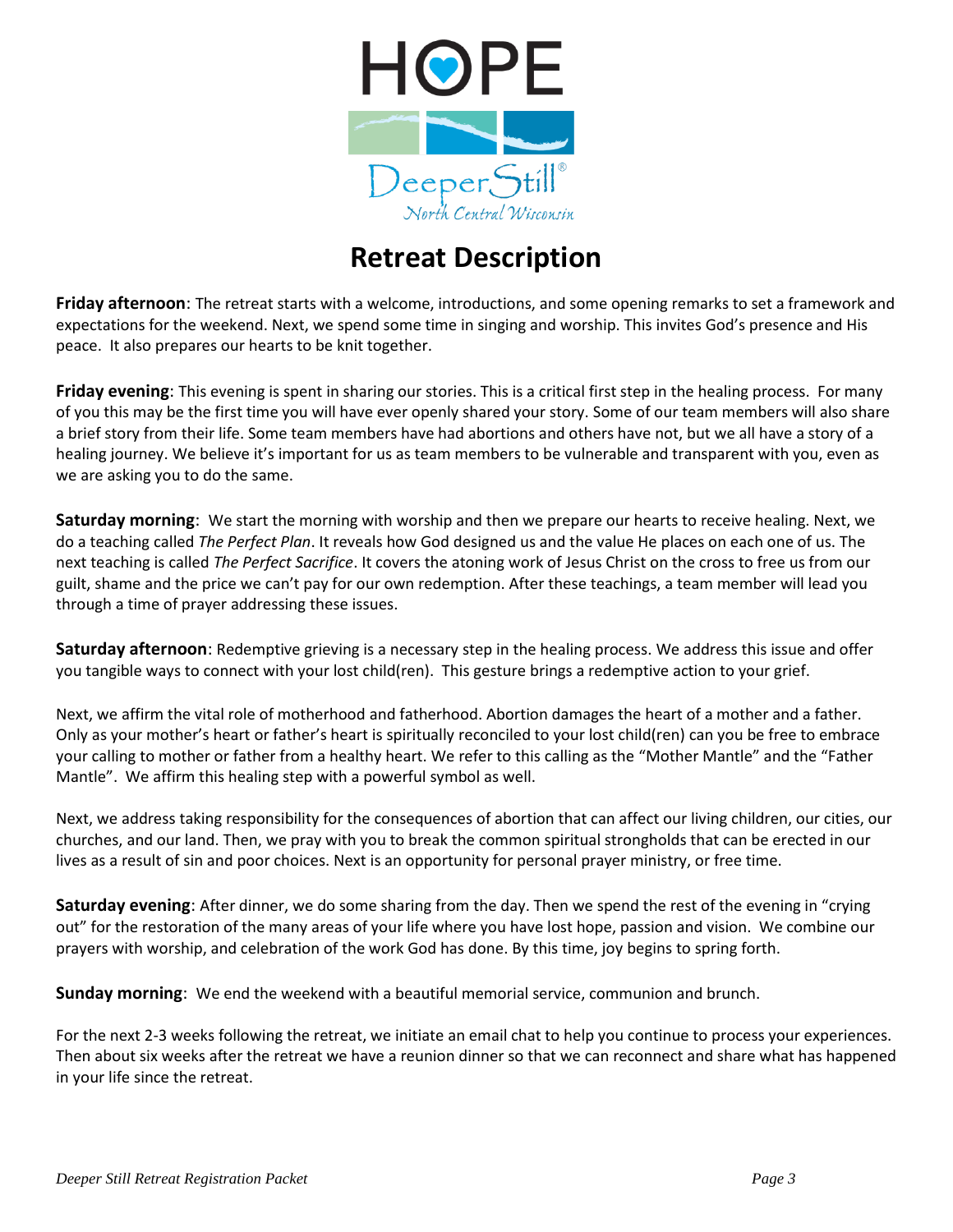

| <b>Friday</b>   |            |                                             |  |
|-----------------|------------|---------------------------------------------|--|
| $2:00 - 3:00$   |            | Check In                                    |  |
| $3:00 - 3:45$   |            | <b>Welcome &amp; Opening Remarks</b>        |  |
| $3:45 - 4:45$   | Session 1  | Why We Worship & Worship                    |  |
| $4:45 - 5:00$   |            | <b>Break</b>                                |  |
| $5:00 - 6:00$   | <b>1</b>   | <b>Dinner</b>                               |  |
| $6:00 - 6:30$   | Session 2  | Why We Share Our Stories                    |  |
| $6:30 - 10:00$  |            | Sharing Your Story, Reflection, and Closing |  |
| <b>Saturday</b> |            |                                             |  |
| $7:45 - 8:15$   | $\bullet$  | <b>Breakfast</b>                            |  |
| $8:30 - 9:00$   | Session 3  | Overview of the Day & Desperate for         |  |
|                 |            | <b>Healing</b>                              |  |
| $9:00 - 9:30$   |            | Worship                                     |  |
| $9:30 - 9:45$   |            | <b>Break</b>                                |  |
| $9:45 - 10:15$  | Session 4  | The Perfect Plan                            |  |
| $10:15 - 11:15$ | Session 5  | <b>The Perfect Sacrifice</b>                |  |
| $11:15 - 12:30$ | Session 6  | Canceling the Certificate of Debt           |  |
| $12:30 - 1:15$  | <b>10</b>  | Lunch                                       |  |
| $1:15 - 2:15$   | Session 7  | <b>Grieving &amp; Reconciliation</b>        |  |
| $2:15 - 3:15$   | Session 8  | <b>Mother Mantle &amp; Father Mantle</b>    |  |
| $3:15 - 6:00$   | Session 9  | Breaking Strongholds, Soul Ties, Listening  |  |
|                 |            | Prayers                                     |  |
| $6:00 - 6:45$   | <b>O</b>   | <b>Dinner</b>                               |  |
| $7:00 - 7:45$   | Session 10 | Reflections from the Day                    |  |
| $7:45 - 8:30$   | Session 11 | <b>Cultural Responsibility</b>              |  |
| $8:30 - 10:00$  | Session 12 | <b>Crying Out for Restoration</b>           |  |
|                 |            | A Heart of Worship & Worship                |  |
| <b>Sunday</b>   |            |                                             |  |
| $8:30 - 11:00$  | Session 13 | <b>Memorial Service</b>                     |  |
| $11:00 - 12:00$ | <b>1</b>   | <b>Brunch</b>                               |  |
| 12:00           |            | Shalom & Go Home                            |  |

**\*This schedule is subject to change.**

*Deeper Still Retreat Registration Packet, August 2020, Rev 5/22 Page 4*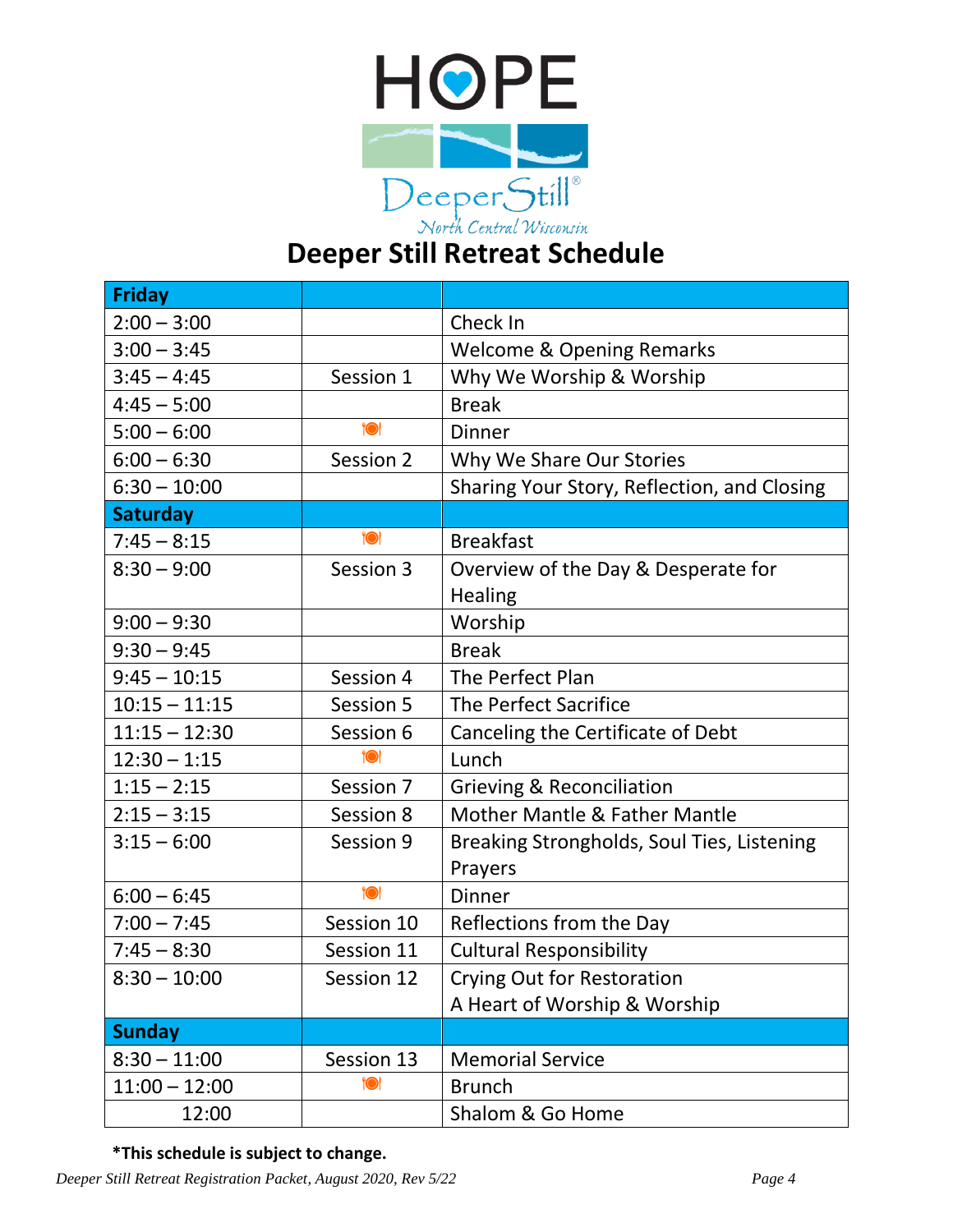

# **Getting the Most from Your Retreat**

The name of our retreat, *Deeper Still,* was chosen because it describes the healing journey of many women and men. Those who come to this retreat have usually received some measure of healing but acknowledge that they are not yet completely free. We establish a safe environment where God's presence is strongly experienced through worship, prayer ministry and a loving community of Christian sisters and brothers. Within that context, we address core issues that are key to healing. This is an investment in yourself and in your relationship with God. We promise you – it will be worth it! Please read these guidelines in preparation for your retreat.

- 1. **Plan to be Focused** Be sure to place the retreat dates on your calendar and start planning now. Work to free up your time so that you can come to the retreat focused and without distractions. Your emotional and spiritual health is important. Make it a priority.
- 2. **Fear Not** As time for the retreat draws near, you will find that both your emotions and your defense mechanisms will begin to surface. This is not unusual, so don't get discouraged. **Do not talk yourself out of coming**. Just remember that your heart is being prepared for healing.Let your family/friends know that you may be more emotional during this time and that they need to extend you extra grace.
- 3. **Be Open** Be open and honest about your emotions. Emotional release is usually necessary for healing (tears, grief, anger, joy). These emotions will come easily for some, but not for others. Whatever your case, the Lord knows what you need emotionally, and He knows how to get you there.
- 4. **Respect Yourself & Others** Every person on this retreat will be on his or her own unique healing journey. We simply ask that you respect each other journey and that you be patient with yourself and others. Healing is a process. Do not compare yourself to others and do not jump ahead to the next issue or discussion. Each session will lay a foundation for the next.
- 5. **Stay Focused** Keep your focus on the abortion related issues. Although we will address some other related issues from your life, the wounds from abortion are foundational. As those wounds are healed, you will experience a new release for healing in other areas of your life.
- 6. **Keep it Confidential** It's vital that everyone is committed to Confidentiality for everyone present.
- 7. **Be Patient** It's okay to not feel completely resolved by the end of each session. Part of the healing process is to live with seasons of mystery. Every step you take will add up to a whole. Resting and waiting on God to move is also part of the process.
- 8. **Be at Peace** Peace I leave you; My peace I give you; not as the world gives, do I give you. Let not your heart be troubled, neither let it be afraid. John 14:27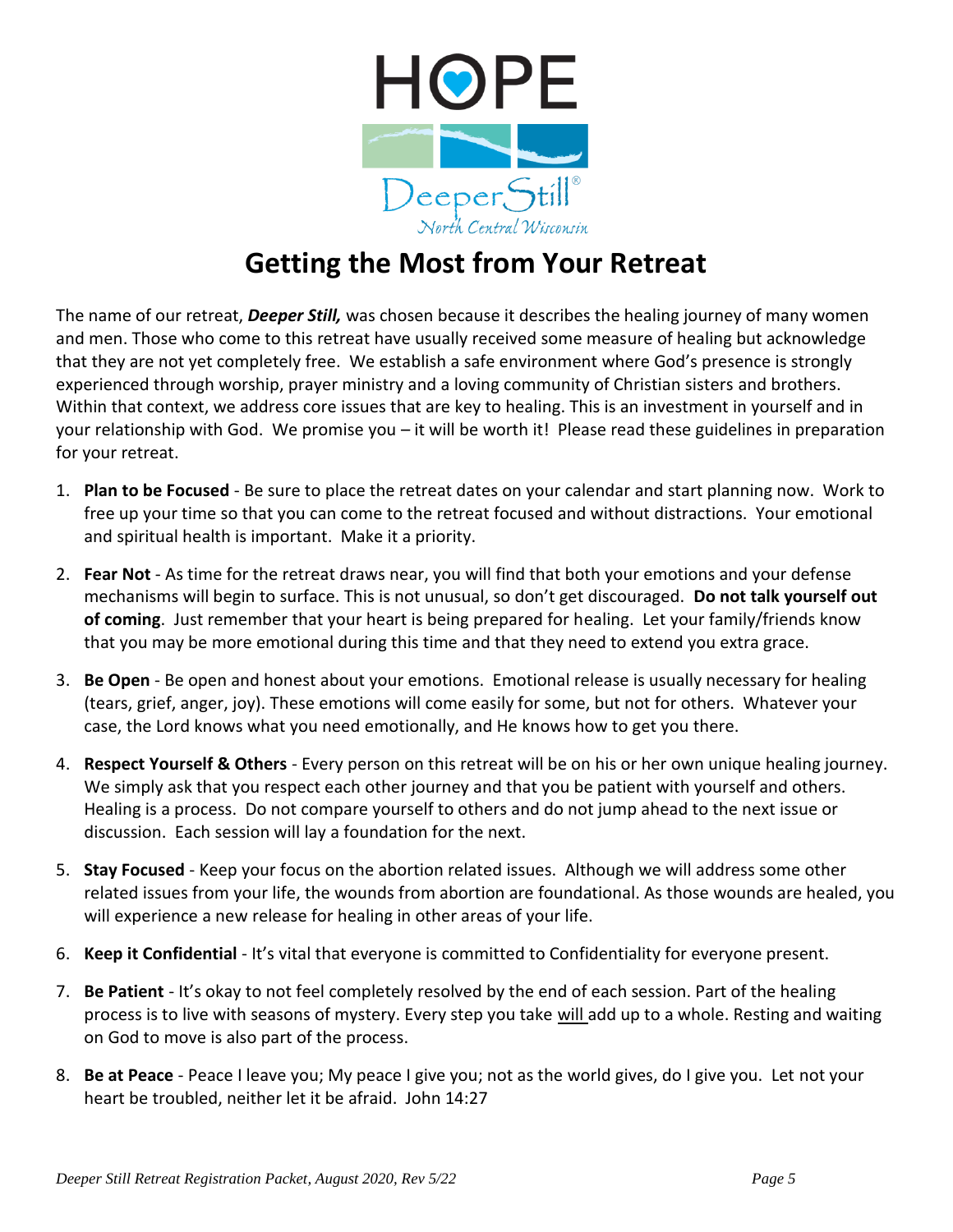

Dear Lord,

Believing that you are the only way to life and healing and trusting that you desire me to be whole and free from my past choices and sins, I choose to enter into this special healing covenant with you.

Lord, I hereby give you permission to do a deep and cleansing work in my life. I am saying "yes" to the healing path that you would design just for me.

Realizing that this journey may take me through painful places, I am asking for your precious grace and mercy to sustain me and give me courage. Please make your word alive to me and send the people I need a long the way for encouragement.

I thank you that your presence goes with me and that you will never leave me or forsake me.

Signature

Date

**You keep this document**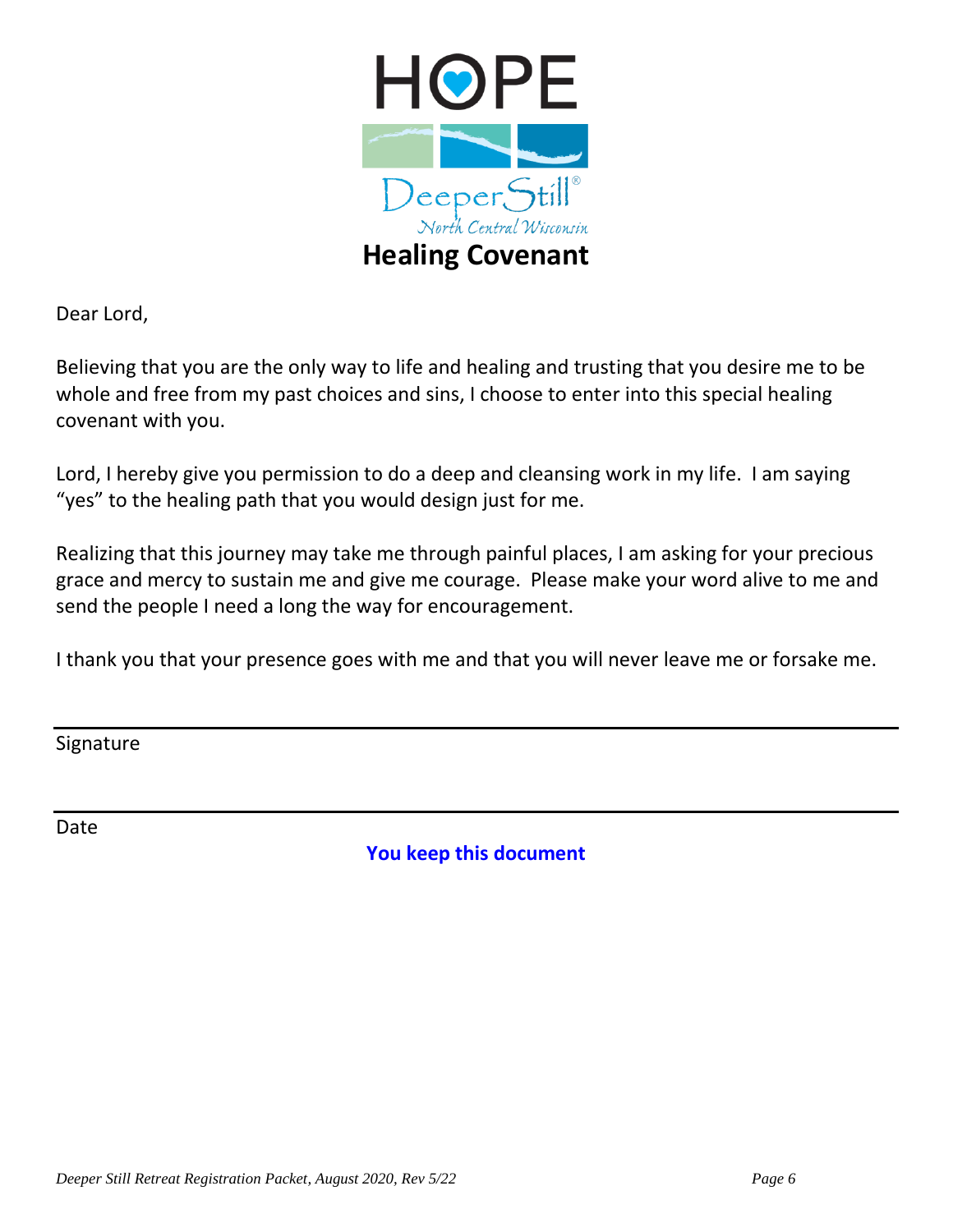

### **Participant Release Agreement**

Deeper Still is a program including healing retreats for women and men who have undergone or participated in an abortion procedure (the "Program"). The Program is specifically designed to address the healing of emotional and spiritual wounds associated with abortion.

Deeper Still retreats are hosted by a team of volunteers ("Team Members") who have received paraprofessional training to assist attendees in the healing process within the context of the Program. Participation by attendees in Deeper Still retreats or any associated function(s) is not intended as a substitute for professional counseling and/or medical treatment.

By signing this agreement form, I freely and voluntarily agree with and understand the following statements to be true and I hereby agree to bind myself to such statements in consideration for the opportunity to participate as an attendee of an upcoming Deeper Still retreat.

- The Team Members are volunteers and not licensed professional counselors.
- The Team Members are not giving medical advice, making diagnoses, or providing licensed professional counseling.
- I will not hold Deeper Still, the Team Members, or other persons or entities directly associated with Deeper Still responsible for my actions or the actions of others made in response to any teaching, advice, ministry or any other goods and/or services I may obtain at a Deeper Still function.
- I fully release Deeper Still, the Team Members and/or persons/entities directly associated with them from any and all liability whatsoever.
- I assume full personal responsibility for any financial obligation I undertake based on and/or in response to any teaching, advice, ministry or any other goods and/or services I may obtain at a Deeper Still function.
- Information I give to any Team Member will remain confidential. There will be no sharing photos, or videos or me publicly or on social media without my permission. However, I also understand exceptions to such confidentiality include:
	- o any situation in which I communicate I am considering physically harming myself or another person,
	- $\circ$  any situation in which I communicate another person is continuing to or has expressed his/her intent to physically harm me, and/or
	- $\circ$  any situation in which a formal grievance is brought against Deeper Still, the Team Members and/or persons/entities directly associated with them.
	- $\circ$  Any situation in which I communicate I am presently involved in illegal activity.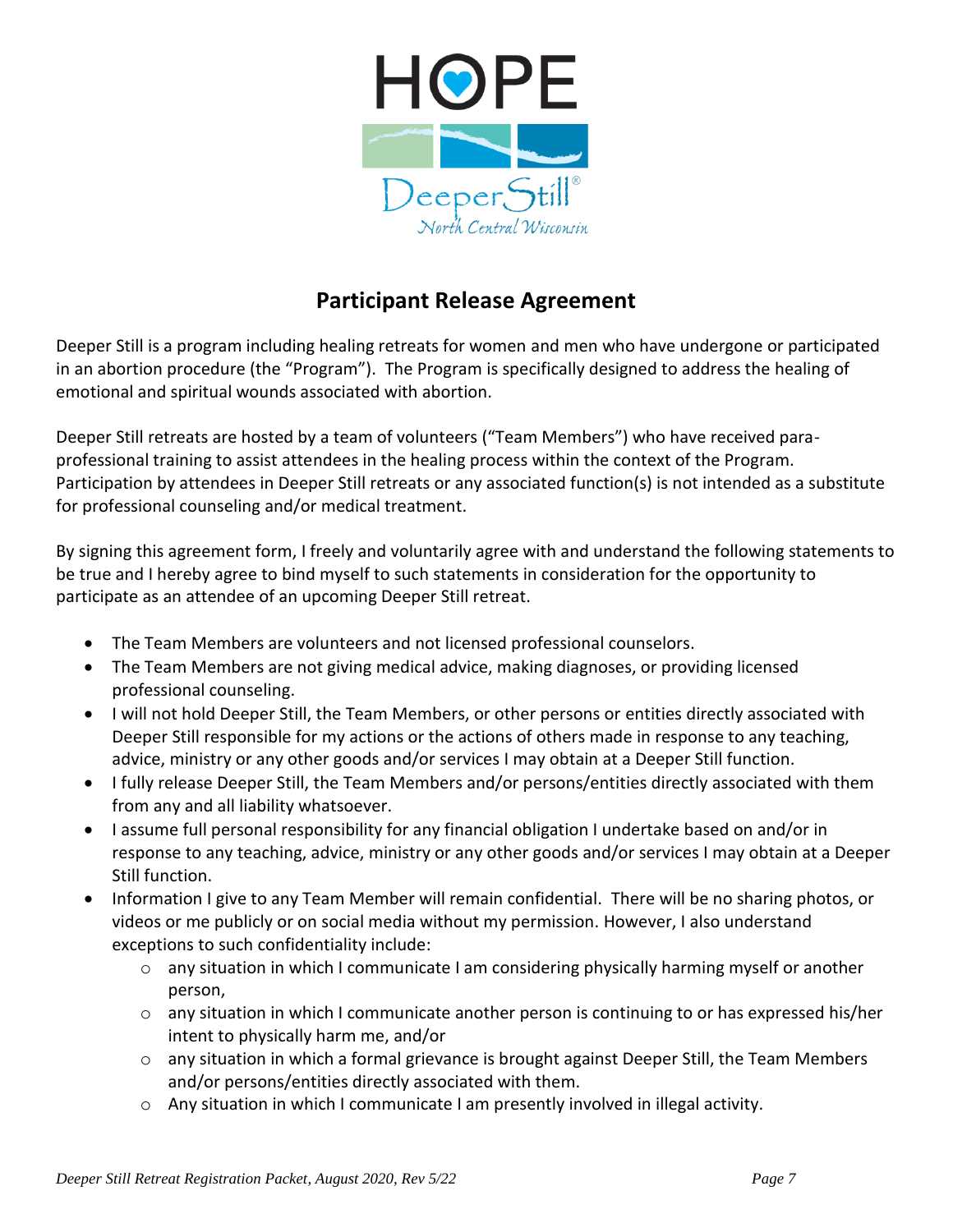

- I agree to honor the code of confidentiality of Deeper Still to not disclose personal information shared by other retreat participants without their permission.
- Any formal grievance brought against Deeper Still, the Team Members and/or persons/entities directly associated with them are to be decided under Tennessee law and, if litigation ensues, in Tennessee courts of law in the Eastern District of Tennessee—the state and federal courts in which are deemed a proper venue by the undersigned for any such action—wherein such courts, based on this agreement, shall have personal jurisdiction over the undersigned.
- If any part of this agreement is deemed void by a court of law, the other portions of the agreement will remain in full force and effect.

| Signature:         | Date: |
|--------------------|-------|
|                    |       |
| Witness Signature: | Date: |
| Name (Print): _    |       |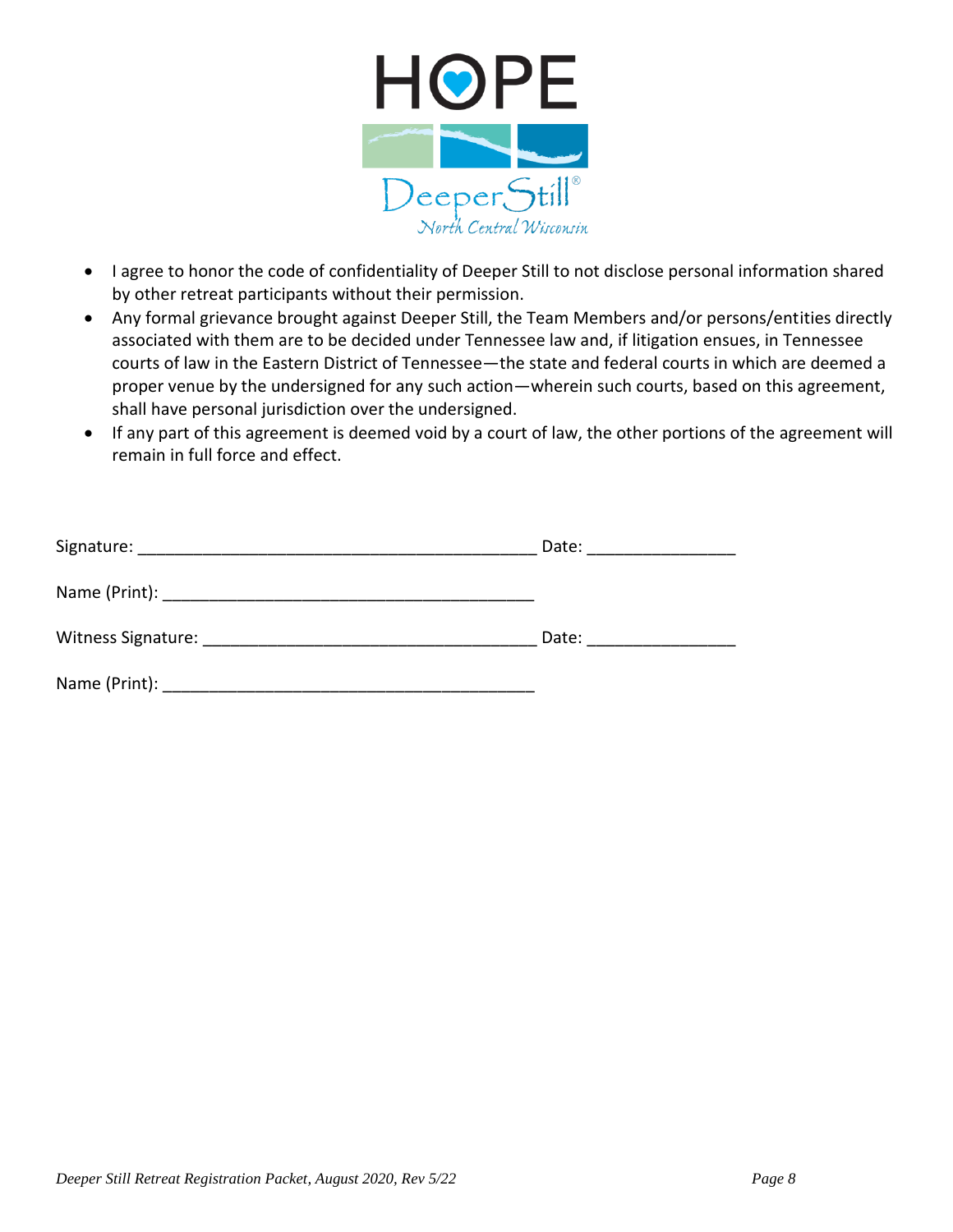

# **Confidential Intake Form**

| Today's Date: __________________Dates of the retreat you're choosing: _____________________________                                                           |  |  |
|---------------------------------------------------------------------------------------------------------------------------------------------------------------|--|--|
|                                                                                                                                                               |  |  |
|                                                                                                                                                               |  |  |
|                                                                                                                                                               |  |  |
| May we leave a message on your voice mail? Yes or No. May we send you a text message? Yes or No                                                               |  |  |
|                                                                                                                                                               |  |  |
| Do you prefer your confirmation packet to be mailed ______ or emailed ______ (check one)?                                                                     |  |  |
|                                                                                                                                                               |  |  |
| Ethnicity: (circle) Caucasian African America Asian Hispanic Other_____________                                                                               |  |  |
| Marital Status: (circle) Single Married Separated Divorced Widowed                                                                                            |  |  |
|                                                                                                                                                               |  |  |
| If married, does your husband or wife know about the abortion(s)? Yes _____ No _____. If No, what has                                                         |  |  |
|                                                                                                                                                               |  |  |
| On the journey to healing and freedom from your abortion(s), how would you rate your progress?<br>(1) being low (10) being high (circle) 1 2 3 4 5 6 7 8 9 10 |  |  |
|                                                                                                                                                               |  |  |
| To your knowledge, has anyone else in your family ever had an abortion? Yes _____ No _______                                                                  |  |  |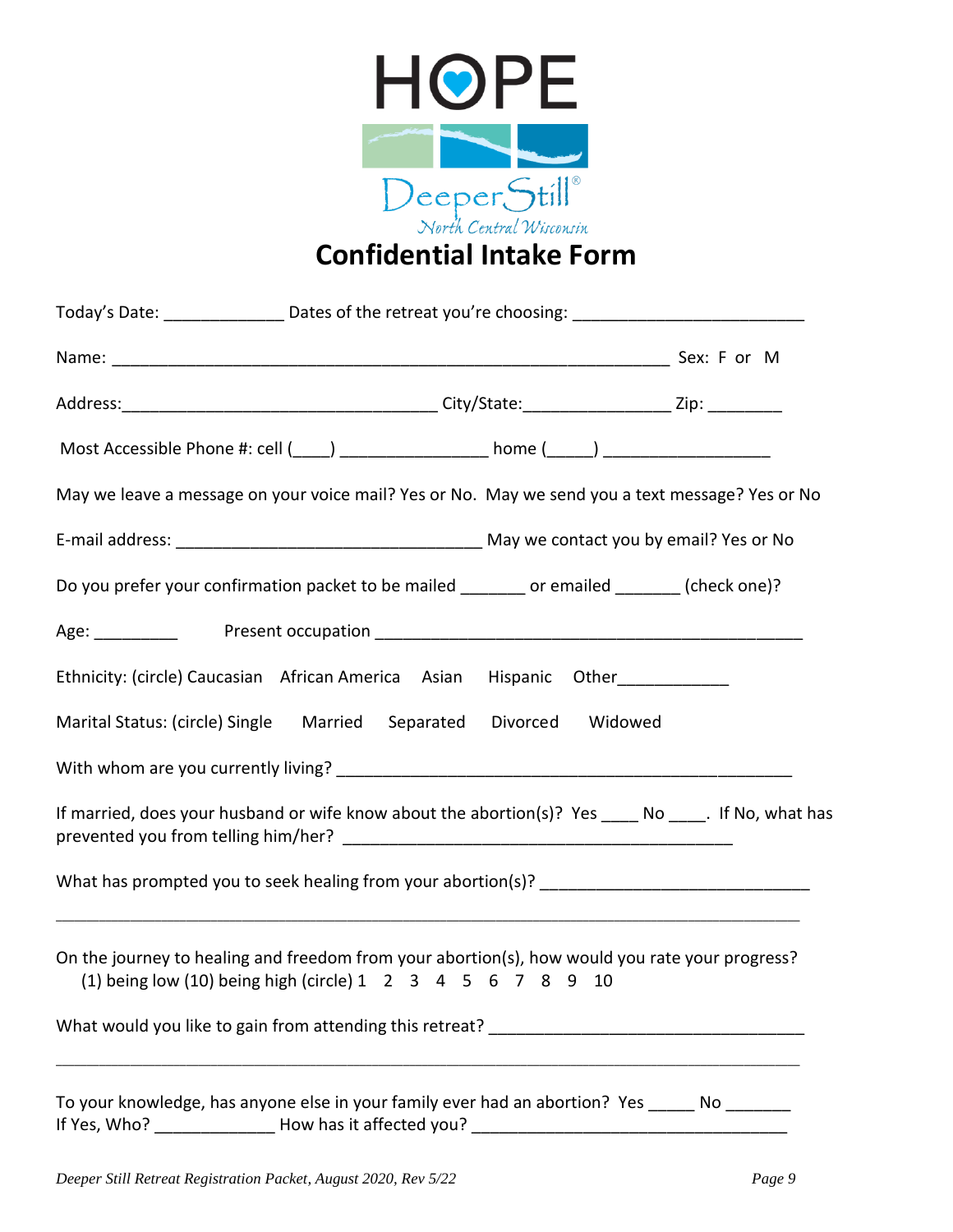

Do any of your family members know about your abortion(s)? Yes \_\_\_\_\_\_\_ No

If No, how would you expect them to respond?

Have you ever been sexually abused? Yes \_\_\_\_\_\_\_\_\_ No \_\_\_\_\_\_\_\_

If yes, briefly explain:

To your knowledge, have you ever been ritually abused? Yes \_\_\_\_\_\_\_ No \_\_\_\_\_\_\_\_

Have you ever struggled with sexual identity confusion? (understanding your femininity or masculinity, sexual identity, homosexual experiences or desires, etc.) Yes \_\_\_\_\_\_ No \_\_\_\_\_\_ Briefly explain:

Circle any of the symptoms or feelings that you may have experienced since your abortion:

\_\_\_\_\_\_\_\_\_\_\_\_\_\_\_\_\_\_\_\_\_\_\_\_\_\_\_\_\_\_\_\_\_\_\_\_\_\_\_\_\_\_\_\_\_\_\_\_\_\_\_\_\_\_\_\_\_\_\_\_\_\_\_\_

guilt hopelessness self hatred shame anxiety sexual problems sexual problems fear depressed helplessness emotionally "numb" anger anger headaches sad suicidal ideas eating disorders in the suicidal ideas and the eating disorders change in relationships mightmares by the panic attacks panic attacks low self esteem sleep disturbances grief/loss marital stress alcohol/drugs resentment loneliness cutting yourself obsessive thoughts infertility **crying spells** accusing voices and the set of the crying spells and the set of the set of the set o

Any others not mentioned above:

Have you ever been hospitalized to control any of these symptoms? If yes, please explain:

\_\_\_\_\_\_\_\_\_\_\_\_\_\_\_\_\_\_\_\_\_\_\_\_\_\_\_\_\_\_\_\_\_\_\_\_\_\_\_\_\_\_\_\_\_\_\_\_\_\_\_\_\_\_\_\_\_\_\_\_\_\_\_\_\_\_\_\_\_\_\_\_\_\_\_\_\_\_\_

Are you currently under the care a professional therapists or counselor? Yes No If Yes, we recommend that you tell your counselor that you will be attending this retreat. If you would like us to share information about our retreat with your counselor, we would be happy to do so. Would you like to have your counselor contact us? Yes No

Are you currently taking any medication to control any of the above symptoms? If Yes, what are you taking? Is there is anything about your medication protocol that we should know? Please explain:

If you are taking antipsychotic medications, we must have your commitment to take them as directed. I understand and commit to taking medication as directed by my doctor. Yes [initial].

*Deeper Still Retreat Registration Packet, August 2020, Rev 5/22 Page 10*

\_\_\_\_\_\_\_\_\_\_\_\_\_\_\_\_\_\_\_\_\_\_\_\_\_\_\_\_\_\_\_\_\_\_\_\_\_\_\_\_\_\_\_\_\_\_\_\_\_\_\_\_\_\_\_\_\_\_\_\_\_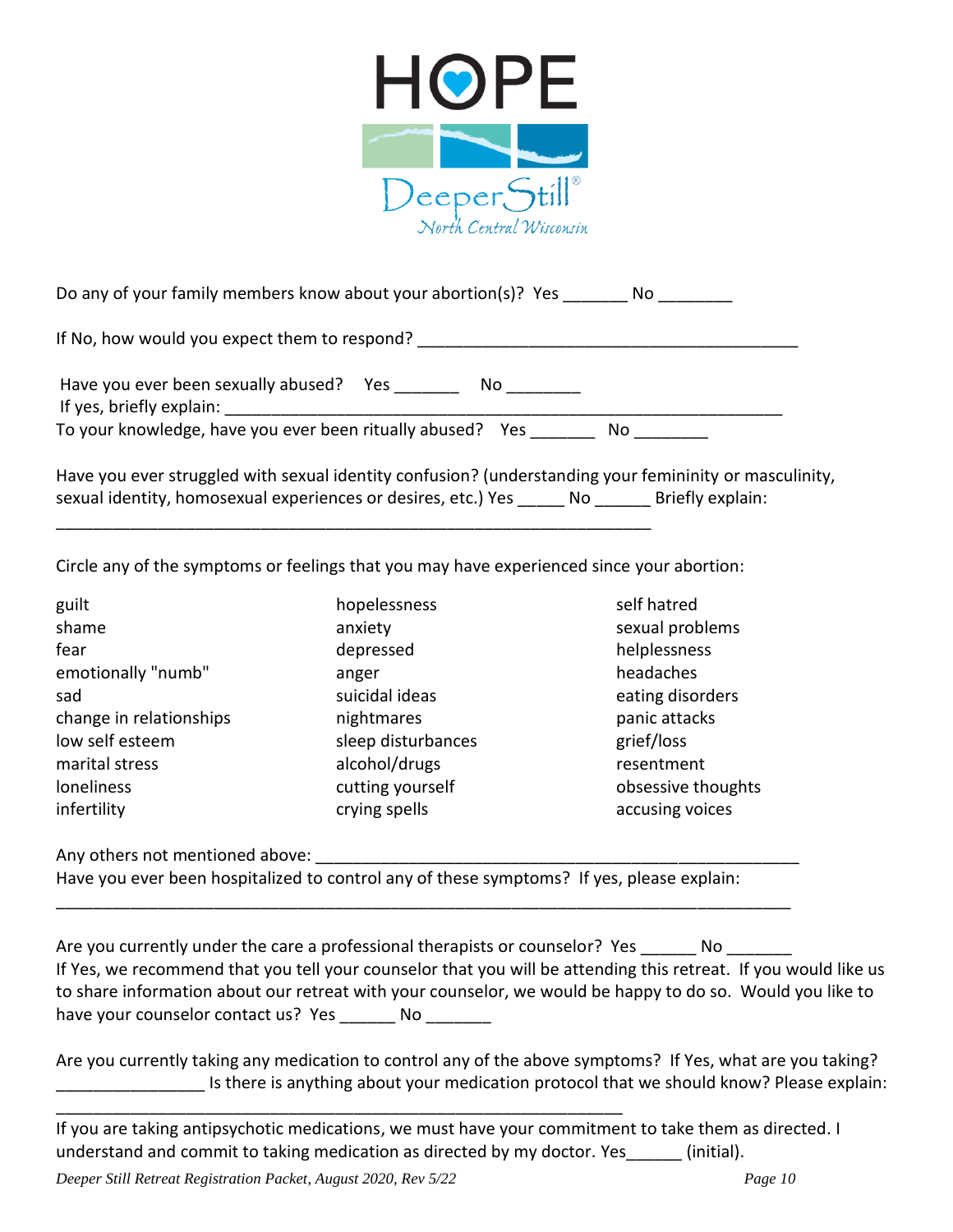

### **PREGNANCY AND ABORTION HISTORY**

|                                    | For women: How many pregnancies have you had? _______ How many abortions? ______                |
|------------------------------------|-------------------------------------------------------------------------------------------------|
|                                    | For men: How many abortions have you participated in or have knowledge of? ________             |
| 1st pregnancy:                     | Carried to term Abortion Miscarried Adoption                                                    |
|                                    | How old were you? _______ Marital Status: __________                                            |
| If abortion:                       |                                                                                                 |
| Type:                              | Medication (abortion pill) Suction D & E Saline Partial Birth<br>Other                          |
|                                    |                                                                                                 |
|                                    |                                                                                                 |
|                                    |                                                                                                 |
|                                    | What was the outcome of your relationship with the father of that baby or the mother?           |
| 2nd pregnancy:                     | Carried to term Abortion Miscarried Adoption                                                    |
|                                    | How old were you? _______ Marital Status: _________                                             |
| If abortion:                       |                                                                                                 |
| Type:                              | Medication (abortion pill) Suction D & E Saline Partial Birth<br>Other                          |
|                                    |                                                                                                 |
|                                    |                                                                                                 |
|                                    |                                                                                                 |
|                                    | What was the outcome of your relationship with the father of that baby or the mother?           |
| 3rd pregnancy:                     | Carried to term Abortion Miscarried Adoption                                                    |
|                                    |                                                                                                 |
|                                    | How old were you? _______ Marital Status: __                                                    |
| If abortion:                       |                                                                                                 |
| Type:                              | Medication (abortion pill) Suction<br><b>D&amp;E</b><br>Saline<br><b>Partial Birth</b><br>Other |
|                                    |                                                                                                 |
| Were you in favor of the abortion? |                                                                                                 |
|                                    |                                                                                                 |
|                                    | What was the outcome of your relationship with the father of that baby or the mother?           |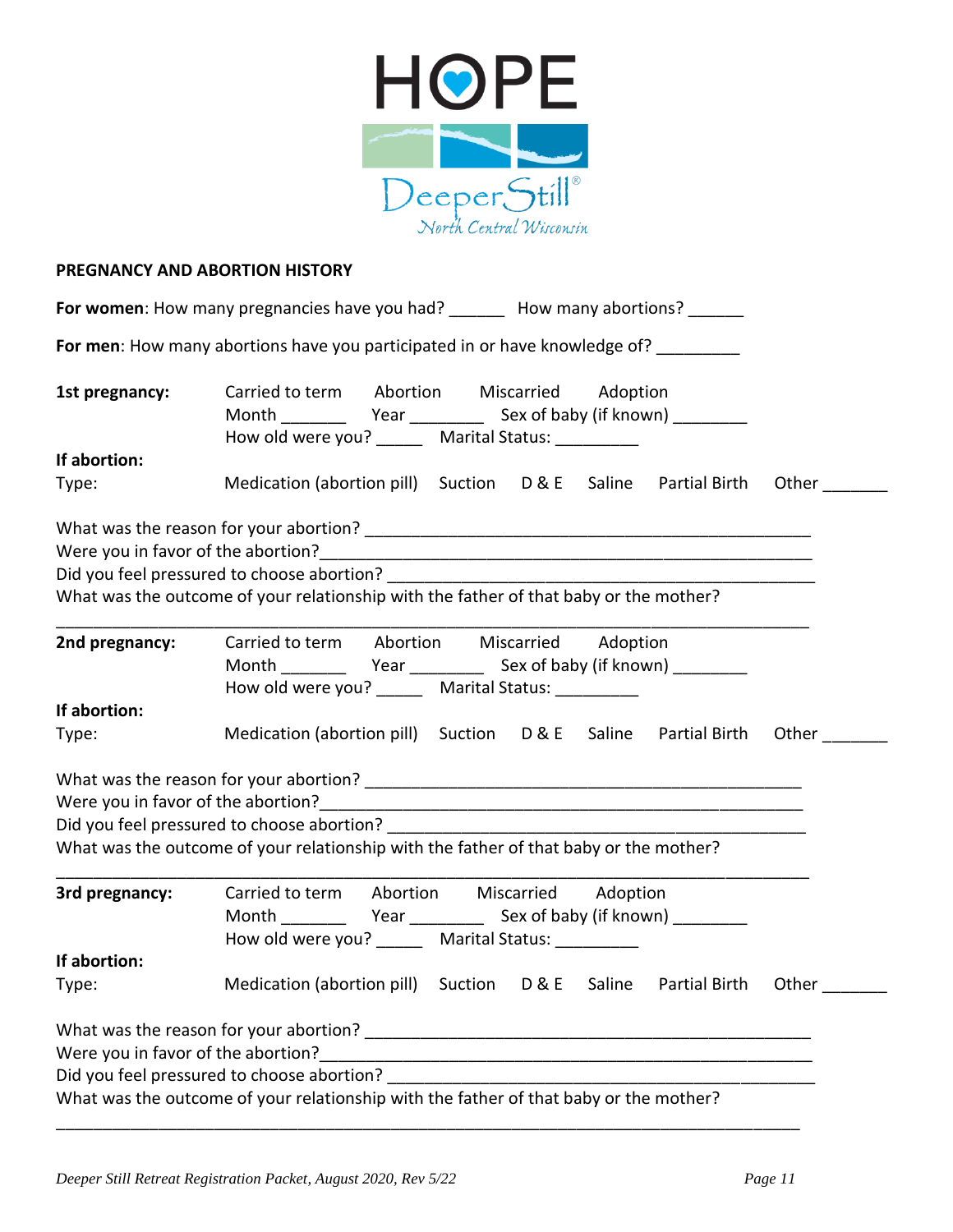

| 4th pregnancy:<br>If abortion: | Carried to term Abortion Miscarried Adoption<br>How old were you? _______ Marital Status:                                                                                                                                                                                                                                                                                                             |  |  |  |
|--------------------------------|-------------------------------------------------------------------------------------------------------------------------------------------------------------------------------------------------------------------------------------------------------------------------------------------------------------------------------------------------------------------------------------------------------|--|--|--|
| Type:                          | Medication (abortion pill) Suction D & E Saline Partial Birth<br>Other                                                                                                                                                                                                                                                                                                                                |  |  |  |
|                                | What was the outcome of your relationship with the father of that baby or the mother?                                                                                                                                                                                                                                                                                                                 |  |  |  |
| 5th pregnancy:                 | Carried to term Abortion Miscarried Adoption<br>How old were you? _______ Marital Status: _________                                                                                                                                                                                                                                                                                                   |  |  |  |
| If abortion:                   |                                                                                                                                                                                                                                                                                                                                                                                                       |  |  |  |
| Type:                          | Medication (abortion pill) Suction D & E Saline Partial Birth<br>Other                                                                                                                                                                                                                                                                                                                                |  |  |  |
|                                | What was the reason for your abortion? The state of the state of the state of the state of the state of the state of the state of the state of the state of the state of the state of the state of the state of the state of t<br>What was the outcome of your relationship with the father of that baby or the mother?<br>* If any other abortions please write information at the end of this form. |  |  |  |
| <b>RELIGION / SPIRITUAL</b>    |                                                                                                                                                                                                                                                                                                                                                                                                       |  |  |  |
|                                | Are you currently affiliated with any church? Name: ____________________________                                                                                                                                                                                                                                                                                                                      |  |  |  |
| What denomination is it?       |                                                                                                                                                                                                                                                                                                                                                                                                       |  |  |  |
|                                | Do you believe in the Trinity of God? (God the Father, God the Son, (Jesus), God the Holy Spirit)?                                                                                                                                                                                                                                                                                                    |  |  |  |
|                                | Do you consider yourself a Christian? Yes ___________ No_________                                                                                                                                                                                                                                                                                                                                     |  |  |  |
|                                | If yes, how long have you been a Christian?                                                                                                                                                                                                                                                                                                                                                           |  |  |  |
|                                |                                                                                                                                                                                                                                                                                                                                                                                                       |  |  |  |